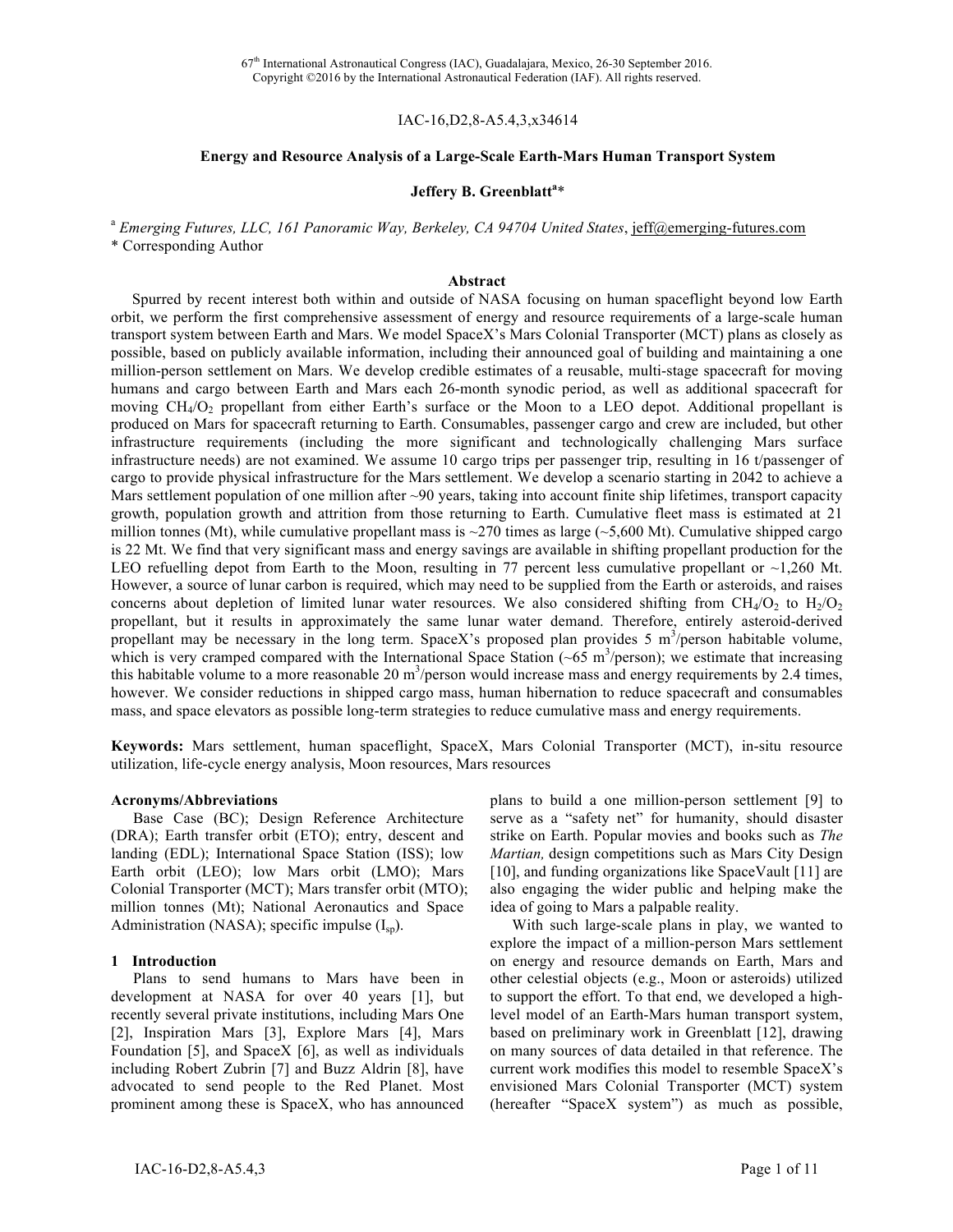utilizing publicly available information. We focus on spacecraft mass, quantities and source locations of propellant and human life support resources (water, air, food), and the required energy to produce these materials. Our motivation is to identify system design choices that could have negative consequences at large scale, including wasteful or inefficient resource use, depletion of non-renewable resources (especially on the Moon) and detrimental human health impacts. To avoid undesirable outcomes, we propose alternative approaches that could be phased in over time, as space capabilities mature.

### **2 Material and methods**

The model originally described in Greenblatt [12] consisted of fleets of four types of reusable spacecraft (denoted H-1 through H-4) to move humans between Earth and Mars every synodic period  $(\sim 26 \text{ months})$ , and four other types of reusable spacecraft (denoted P-1 through P-4) for moving propellant  $(H_2/O_2)$  and  $CH_4/O_2$ from the Moon and Mars to in-orbit depots. Some human consumables (water,  $O_2$ ) were also provided from these sources, whereas  $N_2$  and food consumables were provided from Earth and Mars. Cargo mass estimates were included in the analysis. A Monte Carlo simulation was performed to explore parameter variability, as confidence bounds were large for many key variables. In addition to estimating the mass flows and energy consumption of producing consumable resources, the model also estimated the energy needed to construct spacecraft on Earth or in other space locations. The study was, to our knowledge, the first comprehensive assessment of the energy, resource and infrastructure requirements of a large-scale Earth-Mars transport system.

# *2.1 SpaceX Base Case (BC)*

For modeling the SpaceX system, we modified the model to represent a single type of reusable spacecraft, rather than four separate spacecraft, in keeping with SpaceX's announced plans. (In the original model, only the H-3 spacecraft travel between Earth and Mars and remain in orbit around both planets; the other, smaller spacecraft shuttle passengers between H-3 and the planet surfaces.) The Moon was also omitted as a source of propellant, except as a sensitivity. A single type of propellant transport spacecraft was modeled for supplying propellant to a depot in LEO.

Other major design changes include a much lower mass (and volume) per person for the human transport spacecraft, limited transported cargo, and all propellant assumed to be  $CH_4/O_2$ , chilled to just above the freezing points of these gases (91 and 54 K, respectively) [13][14], and a vacuum engine  $I_{sp}$  of 380 s [15][16][17]. Additional cooling energy is included in our embodied energy calculations, but represents a modest increase.

In a given synodic period  $(-26 \text{ months})$ , the assumed sequence of events is as follows:

- 1. One or more spacecraft depart Earth with 100 passengers each [9][17][18], and first stages are returned to the surface, while the second stages are replenished in LEO with Earth-supplied propellant [13].
- 2. The spacecraft enter a fast  $(\sim]3-4$  month) transfer orbit to Mars [19][20][21]. While this requires more propellant than a Hohmann-type minimum energy transfer, it minimizes passenger exposure to deep space conditions, and saves propellant on the return journey (see Section 3.1).
- 3. Once at Mars, the spacecraft perform an aerocapture maneuver and descend to the surface via aerobraking, using a minimal amount of propellant.
- 4. After off-loading on the Mars surface, >80% of payload capacity is replaced by additional propellant capacity [22], and spacecraft are replenished from an in-situ propellant production plant on Mars [13].
- 5. The spacecraft depart Mars and enter another fast transfer orbit, passing inside the orbit of Venus (or under some conditions, Mercury) to reach the Earth.
- 6. Upon Earth rendezvous, the spacecraft perform aerocapture and aerobraking maneuvers, and ultimately land propulsively on the surface.

Total journey is less than one synodic period [20], and each spacecraft is reused several times. Spacecraft engine, propellant tank, heat shielding and habitat mass are estimated, together with consumables and propellant. We utilize published performance data for the SpaceX Falcon 9 rocket and Merlin 4D engines [6][23][24][25] to inform many of our spacecraft assumptions.

# *2.2 Sensitivity scenarios*

In addition to the BC, we include several additional scenarios to explore parameter sensitivities:

- 1. Different departure and return trajectories (Table 1)
- 2. Larger spacecraft mass (sections 3.2 and 3.3)
- 3. Use of  $H_2/O_2$  for all propellant
- 4. Propellant supplied to LEO from Moon
- 5. Different cumulative shipped cargo mass
- 6. No aerocapture or aerobraking at Mars
- 7. Induced torpor (human hibernation) [26]
- 8. Space elevator on the Moon, Mars or Earth

# **3 Calculations**

# *3.1 Earth-Mars orbits*

We used simple trajectory assumptions (e.g., circular planetary orbits) to represent average conditions, and estimated duration and hyperbolic velocity requirements for various combinations of outbound and return trajectories that returned the spacecraft to Earth within the same synodic period [20], e.g.,  $~400$  to  $~520$  days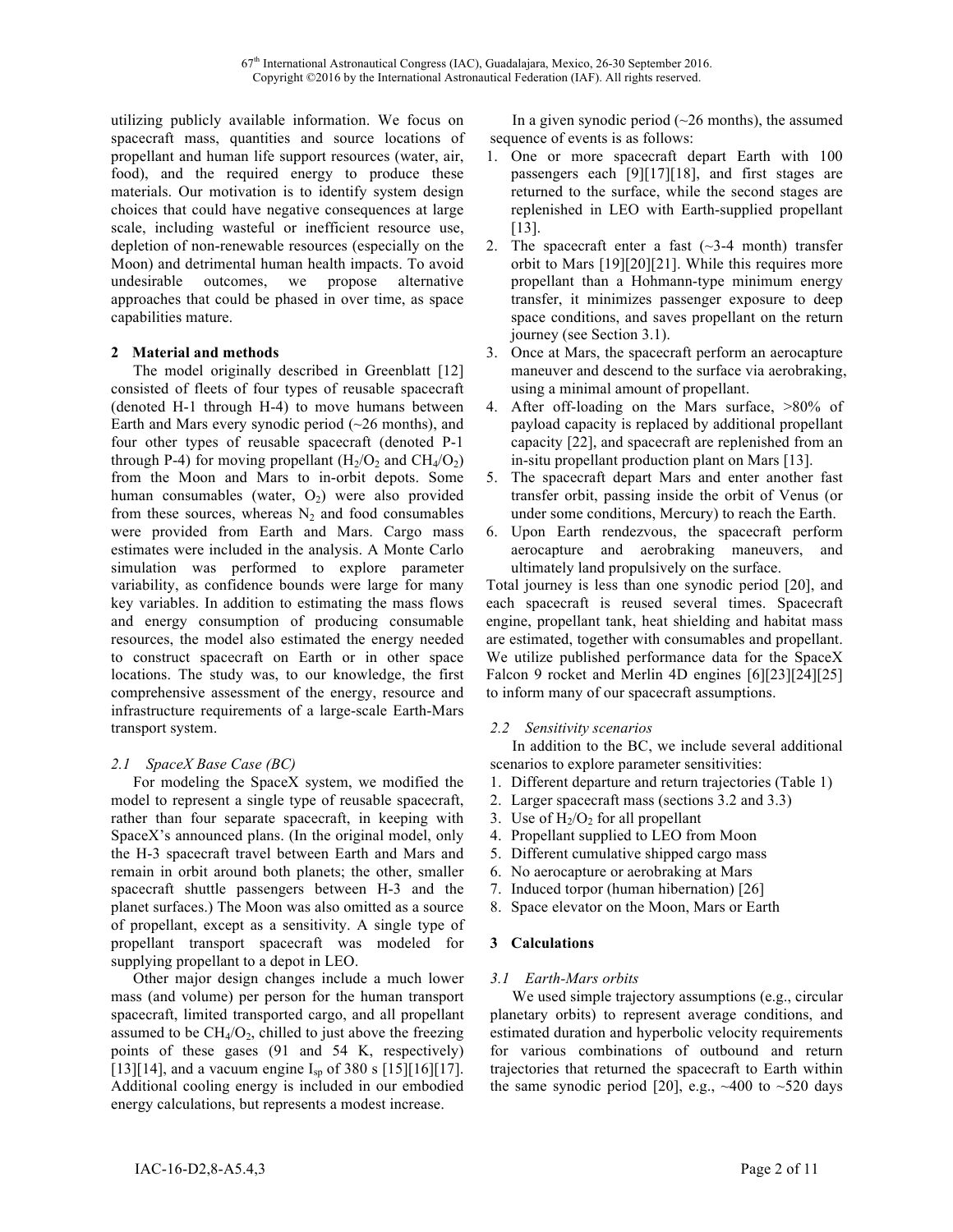total duration, including a short surface stay on Mars (≤35 days). An example scenario is shown in Fig. 1.

Table 1 shows a number of trajectory combinations illustrating the range of options available. (Because of Mars' eccentricity, not all trajectories are possible each synodic period, but these illustrate average conditions.)

Essentially, there is a trade-off between duration and velocity for each leg of the journey, and further tradeoffs between outbound and return velocities, indicating an optimum where velocity, and hence required propellant mass, is minimized. This point occurs close to the conditions for Scenario 4, with a  $\sim$ 4 month outbound duration, which is strongly preferable over lower-energy trajectories (with  $\sim$  6-9 month duration) to minimize human exposure to weightlessness and space radiation. Moreover, the faster outbound scenarios also result in lower reentry velocity for Earth capture (e.g.,  $\leq$ 12 km/s vs.  $\geq$ 14 km/s), which significantly reduces thermal shielding requirements.

Significant velocity savings can be achieved by sending spacecraft beyond Mars' orbit, returning them to Earth with a total duration just shy of the synodic period (e.g., Scenarios 7-8). However, this results in a very long return journey (~600 days), and a narrow window for preparing spacecraft for the next launch.

Alternatively, by abandoning the requirement that spacecraft return to Earth during the same synodic period (e.g., Scenarios 9-10), return journey velocities can be reduced by 3.6 to 6.5 km/s relative to Scenarios 4 and 2, respectively. However, this requires extending the surface stay to >450 days, and results in double the required spacecraft fleet—a strong disincentive.



Fig. 1. Example of an Earth-Mars round trip trajectory

For Scenarios 1-6, surface stay duration is a potentially important variable, but we have not explored it thoroughly here, aside from noting that it could strongly affect the required return delta-v (e.g., Scenario 1 vs. 2). Since payload off-loading and propellant transfer would presumably be relatively fast processes (a few days at most), the main time-consuming tasks in turning around a spacecraft for launch would be inspection and maintenance, which during the early years of settlement could require many weeks or months, but in the long term could probably be reduced to a few days as well. Therefore, our BC assumption of 35 days strikes a balance between these two extremes, and indicates an important sensitivity to explore in the future.

|                            | Scenario           |                    |              |                   |              |              |       |       |                 |           |
|----------------------------|--------------------|--------------------|--------------|-------------------|--------------|--------------|-------|-------|-----------------|-----------|
| Parameter                  | 1                  | 2                  | 3            | 4                 | 5            | 6            | 7     | 8     | 9               | 10        |
| Orbital period (years)     |                    |                    |              |                   |              |              |       |       |                 |           |
| Outbound                   | $1.417^{\text{a}}$ | $1.417^{\text{a}}$ | 1.500        | 2.000             | 2.500        | 3.000        | 2.000 | 2.500 | 2.000           | $1.417^a$ |
| Return                     | 0.956              | 0.918              | 1.008        | 1.074             | 1.092        | 1.101        | 1.958 | 1.974 | $1.417^{\rm a}$ | $1.417^a$ |
| Semi-major axis (M km)     |                    |                    |              |                   |              |              |       |       |                 |           |
| Outbound                   | 188.8              | 188.8              | 196.0        | 237.5             | 275.6        | 311.2        | 237.5 | 275.6 | 237.5           | 188.8     |
| Return                     | 145.1              | 141.3              | 150.4        | 156.9             | 158.6        | 159.5        | 234.1 | 235.4 | 188.8           | 188.8     |
| Perihelion - Return (M km) | $62.4^{b}$         | $54.7^{b}$         | $72.8^\circ$ | 85.8 <sup>c</sup> | $89.3^\circ$ | $91.1^\circ$ | 149.6 | 149.6 | 149.6           | 149.6     |
| Duration (days)            |                    |                    |              |                   |              |              |       |       |                 |           |
| Outbound                   | 259                | 259                | 188          | 127               | 110          | 102          | 127   | 110   | 127             | 259       |
| Surface stay               | 5                  | 35                 | 35           | 35                | 35           | 35           | 35    | 35    | 575             | 455       |
| Return                     | 233                | 224                | 246          | 260               | 264          | 265          | 586   | 592   | 259             | 259       |
| Total                      | 497                | 518                | 469          | 422               | 409          | 402          | 748   | 738   | 961             | 972       |
| Hyperbolic velocity (km/s) |                    |                    |              |                   |              |              |       |       |                 |           |
| Outbound departure         | 2.94               | 2.94               | 3.34         | 5.08              | 6.17         | 6.93         | 5.08  | 6.17  | 5.08            | 2.94      |
| Outbound arrival           | 2.65               | 2.65               | 2.05         | 0.48              | 2.00         | 3.04         | 0.48  | 2.00  | 0.48            | 2.65      |
| Return departure           | 8.31               | 9.12               | 7.34         | 6.28              | 6.03         | 5.89         | 0.32  | 0.38  | 2.65            | 2.65      |
| Return arrival             | 13.97              | 14.78              | 13.00        | 11.94             | 11.68        | 11.55        | 5.34  | 5.27  | 8.30            | 8.30      |

Table 1. Orbital parameters for Earth-Mars outbound and return trajectory scenarios

<sup>a</sup>Hohmann minimum-energy transfer orbit. <sup>b</sup>Perihelion located inside orbit of Mercury. <sup>c</sup>Perihelion located inside orbit of Venus.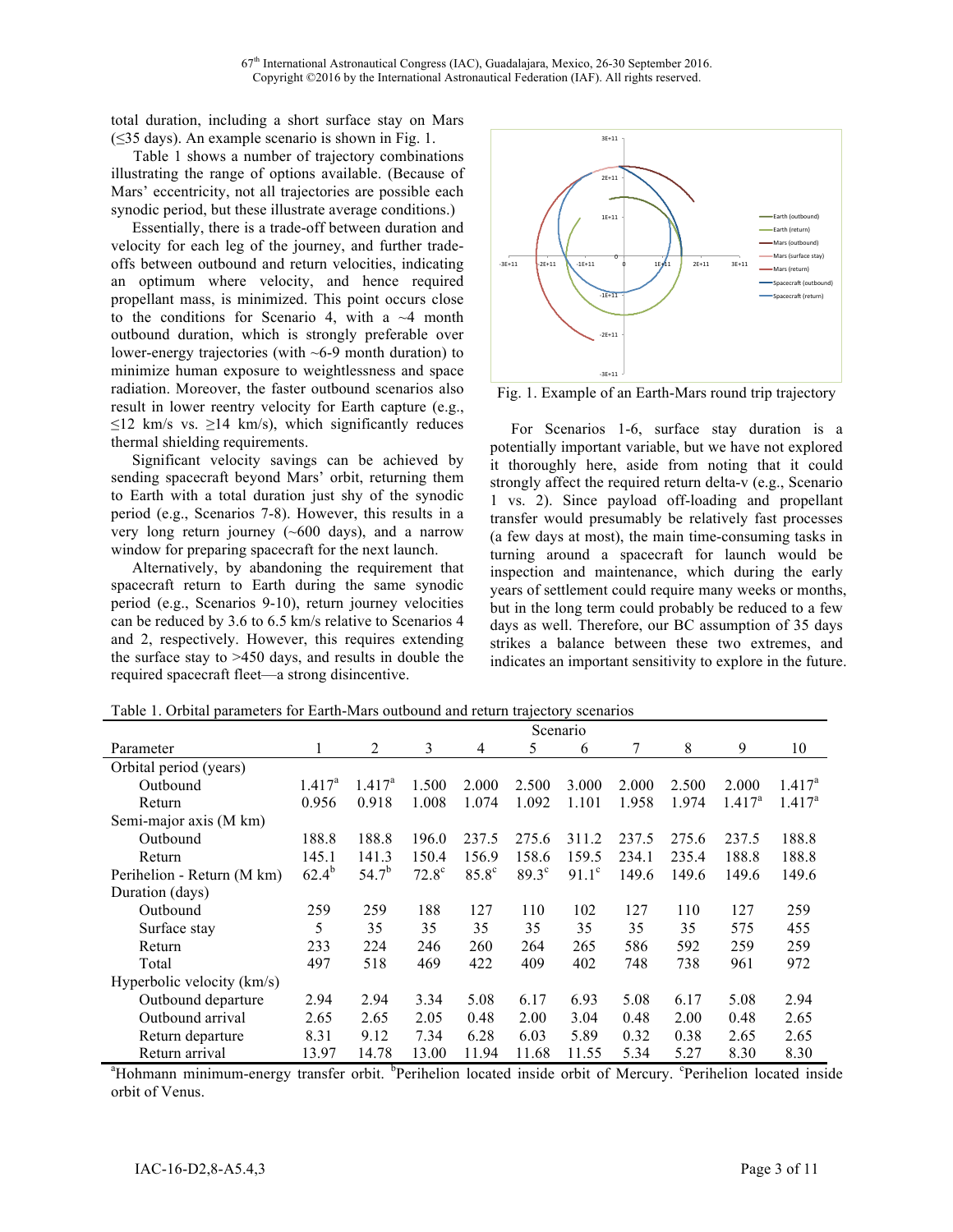# *3.2 Spacecraft habitable volume*

Musk has stated that the transport spacecraft would have an interior volume per person of a "large SUV" (sport utility vehicle) [27]. However, it was unclear if this volume referred to the habitable or pressurized volume, with the latter often being more than twice as large as the former for a given spacecraft design.

We investigated the interior volumes of SUVs on the U.S. market and found them to be slightly less than  $5 \text{ m}^3$ . This is similar to the habitable volume per person of the NASA Mars Design Reference Architecture (DRA) 5.0 [28], or the pressurized volume per person of NASA's Orion capsule [29], but significantly smaller than the International Space Station (ISS)  $(65 \text{ m}^3/\text{person}$  habitable volume and 153 m<sup>3</sup>/person pressurized volume) [30].

For durations of several months, research indicates that habitable volume should be at least  $20 \text{ m}^3/\text{person}$ [31]. Regardless of whether the SpaceX system refers to habitable or pressurized volume, it is probably inadequate on a per person basis. However, considering that the spacecraft is designed to accommodate 100 people, there could be a reasonable compromise between cramped personal quarters and much larger common spaces. We assumed a habitable volume of 5  $m<sup>3</sup>$  (and a corresponding pressurized volume of 12.5  $m^3$ ) for our BC, but explored larger volumes in sensitivity scenario 2. (We had assumed a habitable volume of 30  $m^3$ /person in [12], about half that of the ISS.)

# *3.3 Spacecraft mass budget*

SpaceX has indicated on several occasions that its spacecraft will be designed to transport ~100 people with a total payload mass of  $\sim$ 100 t [9][17][18], or  $\sim$ 1 t/person. This compares to  $\sim$ 2 t/person for the SpaceX Dragon capsule,  $\sim$ 4 t/person for NASA's Orion capsule,  $\sim$ 7 t/person for DRA 5.0, and  $\sim$ 70 t/person for the ISS. None of these designs come anywhere close to the SpaceX target. However, the Bigelow Expandable Activity Module (BEAM) currently flying on the ISS has a  $16 \text{ m}^3$  pressurized volume and 1.4 t mass [32], and would deliver this required mass ratio if the habitable-to-pressurized volume ratio is no smaller than 44% (similar to Orion and ISS but larger than DRA 5.0).

The much larger Bigelow B330 [33], with  $330 \text{ m}^3$ pressurized volume and 20 t mass, would deliver this required mass ratio even with a 30% habitable-topressurized volume ratio (about the same as DRA 5.0). It also includes life-support equipment, thermal management and avionics/communications [33][34]. For the BC, we assume a B330-type habitat with a habitable volume ratio of 40%. With a human mass allowance of 100 kg, this yields 0.86 t/person.

However, other than propellant, several additional mass elements will increase the total per person mass ratio:

- 1. Consumables (water, air, food)
- 2. Passenger cargo
- 3. Non-habitation equipment including solar power, engines, thermal protection, and storage containers for propellant, consumables and cargo
- 4. Professionally-trained crew handling spacecraft operations, including command, communications, maintenance, security, etc. (see [12] for discussion of these items).

# *3.3.1 Consumables*

We estimate a per person daily consumables demand of 0.7 kg dry and 2.4 kg whole (wet) food, 1.4 kg of potable water, 30.0 kg of wash water, and 2.5 kg of air (20%  $O_2$  in N<sub>2</sub>) [7][28][29][35][36][37]. With 95% reclamation of water and  $N_2$ , the net total demand is 5.3 kg. Therefore, consumables will increase the per person mass by 0.64 t for a 120-day supply.

We also estimate an additional contingency supply of 1.32 t (assuming all dry food and less total water) sufficient for an additional  $~630$  days in space, or just over two years, in the event that the outbound spacecraft is not able to intercept Mars and must return to Earth. However, we do not include these contingency supplies in the BC, positing that they are only needed initially when human transport is more risky. With many spacecraft transiting between Earth and Mars each synodic period, the possibility of rescue ships becomes much more likely.

# *3.3.2 Passenger cargo*

Cargo was assumed to be 50 kg per person in the BC, consistent with baggage limits for commercial aviation. Lower mass limits, down to literally the clothes on one's back, could be imposed, reducing this mass to a negligible level. (We had assumed 100 kg/person in [12].)

# *3.3.3 Non-habitation equipment*

The mass of non-habitation equipment was estimated to be 0.60 t/person, including engine (0.06 t/person), thermal protection (0.20 t/person), and propellant storage (0.24 t/person, or 2.8% of propellant mass based on empirical relationships for large liquid  $H_2/O_2$  tanks [40] and the  $\sim 2.2 \times$  bulk density ratio with  $CH<sub>4</sub>/O<sub>2</sub>$ ). While the DRA 5.0 estimates a significant mass for power (0.97 t/person), solar power ultra-lightweighting efforts currently underway [38][39] suggest this mass could fall to almost negligible levels. We assume a modest  $\sim 0.1$ t/person in our BC.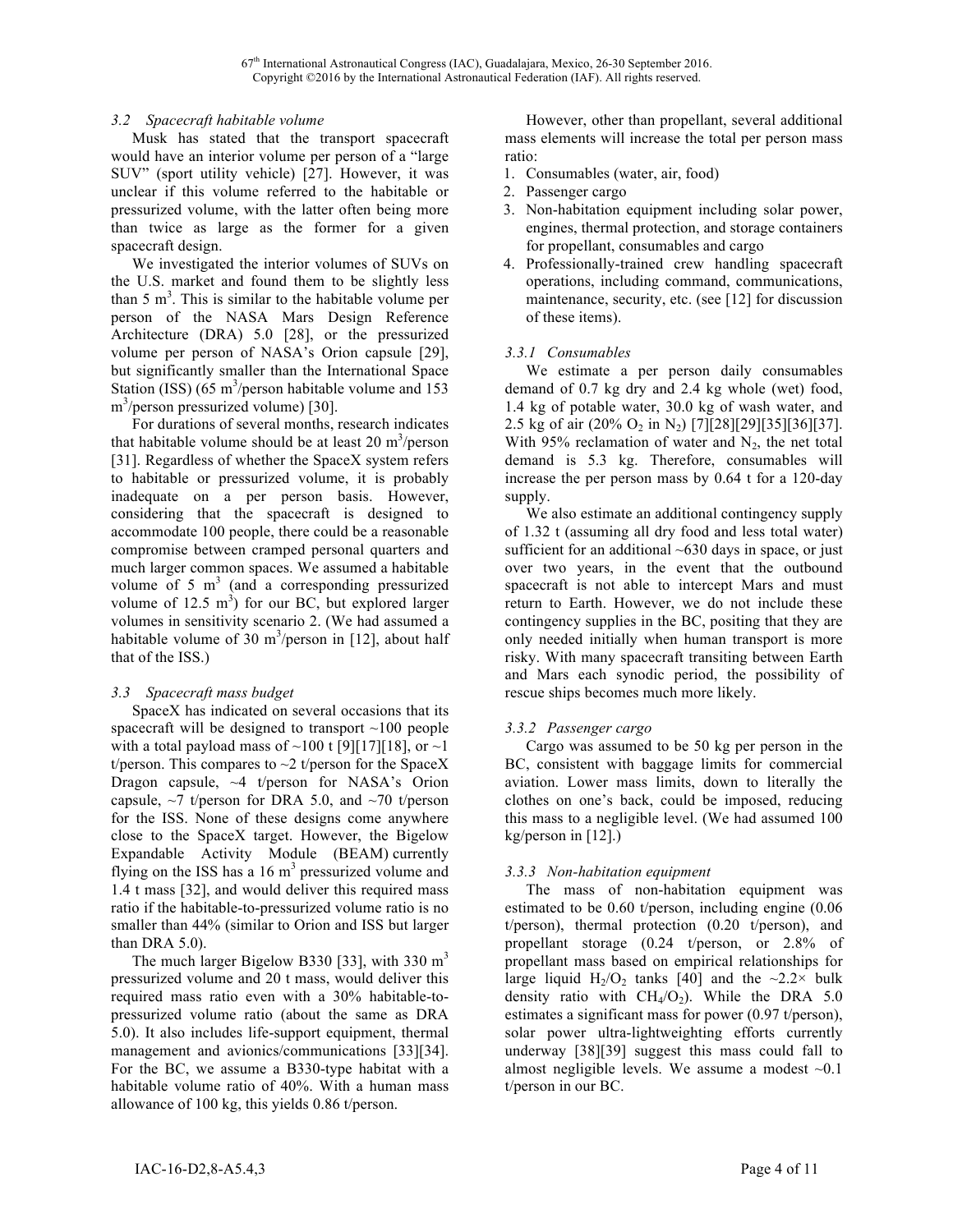These four factors yield a total additional mass of 1.28 t/person for the outbound journey, or 2.20 t/person including people and habitation structures.

# *3.3.4 Crew*

Finally, we estimate a crew size of 10 per 100 passengers, leading to an additional 10% increase in mass, or 0.22 t/passenger in the BC. While this could conceivably be reduced to almost zero, we felt that 10% provided a reasonable safety margin for ensuring survival in various emergency situations. (We had assumed a 15% crew-to-passenger ratio in [12].)

# *3.3.5 Total spacecraft mass without propellant*

We conclude that the total spacecraft mass is 2.41 t/passenger (not including propellant mass). Including contingency consumables nearly doubles this mass to 4.52 t/passenger, so omitting this safety margin is a critical, but initially somewhat risky, mass reducing strategy.

# *3.4 Delta-v budget*

Table 2 lists assumed delta-v's between Earth and Mars, where all burns are assumed to be performed impulsively at perigee to maximize the Oberth effect. In the BC, we assume that EDL at Mars and Earth comprise a total of 1.10 [22] and 0.55 km/s of delta-v, respectively, including contingency (we assume that Earth's thicker atmosphere requires less propulsive deceleration than Mars'). Delta-v's for propulsive deceleration in lieu of aerocapture and/or aerobraking are also shown ("No aero" column), though the lack of any aerobraking at Earth return is not realistic, since this is an established approach and propellant requirements would otherwise be exceedingly large. The BC uses parameters from Table 1, Scenario 5.

Table 2. Delta-v assumptions (including contingency)

| Transit segment                | BC   | No aero |
|--------------------------------|------|---------|
| Earth surface to LEO (Stage 1) | 4.10 | 4.10    |
| Earth surface to LEO (Stage 2) | 5.88 | 5.88    |
| Earth surface to LEO subtotal  | 9.98 | 9.98    |
| LEO to MTO                     | 4.83 | 4.83    |
| MTO to Mars capture            | 1.10 | 0.39    |
| Mars capture to Mars surface   |      | 5.53    |
| LEO to Mars surface subtotal   | 5.94 | 10.76   |
| Mars to LMO                    | 4.10 | 4.10    |
| LMO to ETO                     | 4.30 | 4.30    |
| ETO to Earth capture           | 0.55 | 5.04    |
| Earth capture to Earth surface |      | 11.02   |
| Mars to Earth surface subtotal | 8.95 | 24.45   |

For the return journey, with an additional delta-v requirement of 3.01 km/s, the total ship mass without propellant (but including extra propellant tank mass) must be reduced by 55%. As other non-habitation

equipment mass is fixed, this results in a 77% decrease in payload to 41 t, sufficient for  $\sim$ 17 people including crew (note that  $\sim$ 275 days of consumables are required for the return journey in the BC, which affects passenger capacity). We believe that this capacity is sufficient in the early years of settlement, when crews will travel back and forth and few passengers will be returning to Earth. In later years, however, it is likely that nearly equal numbers of people will travel in each direction (see Section 3.9).

# *3.5 Comparison to existing Falcon Heavy*

The total estimated spacecraft mass (excluding propellant) for 100 passengers is 241 t, of which 67 t is non-habitation equipment (the second stage rocket), and 175 t is payload (habitation equipment, people, consumables and cargo). This payload is  $\sim 3 \times$  the size of the current Falcon Heavy payload of 54 t in LEO [6], or about the same as the engine thrust ratio of the envisioned MCT to the Falcon Heavy [15].

It is assumed that the entire payload will be delivered to the Mars surface, in order to supply valuable wastes, which can be utilized as fertilizer for growing food, to the Mars settlement. (If contingency consumables are included, they would be valuable as additional supplies.) If these items (70 t in the BC) are jettisoned prior to Mars entry, descent and landing (EDL), the landed payload mass could be reduced to 95 t, resulting in a notable savings in EDL propellant (24 t). However, relative to the total required propellant mass  $(-950 \text{ t})$ , these savings are almost negligible.

# *3.6 Artificial gravity*

The use of artificial gravity, e.g., via ship rotation, can greatly improve human health during long space voyages [41]. While more sophisticated arrangements are possible (e.g., ring), we assume a simple dumbbell arrangement, whereby the ship mass is split into two equal portions, connected by a high tensile strength tether  $( $0.4\%$  of non-propellant spacecraft)$ mass) deployed once en route to Mars [12]. Each portion would include life-support equipment, consumables, avionics, communications, engines and propellant, and would therefore be self-sufficient in the event that the tether was severed.

Assuming Mars gravity (0.38*g*) and a 150 m rotational radius to avoid negative physiological effects [42], we calculate that the additional propellant to spin and later de-spin the spacecraft requires an extra 0.05 km/s of delta-v, or a 1.7% increase in total mass. This modest increase could be accommodated with a 2-person reduction in passenger capacity, or a ~4% reduction in habitable volume. While not assumed in the BC, it would be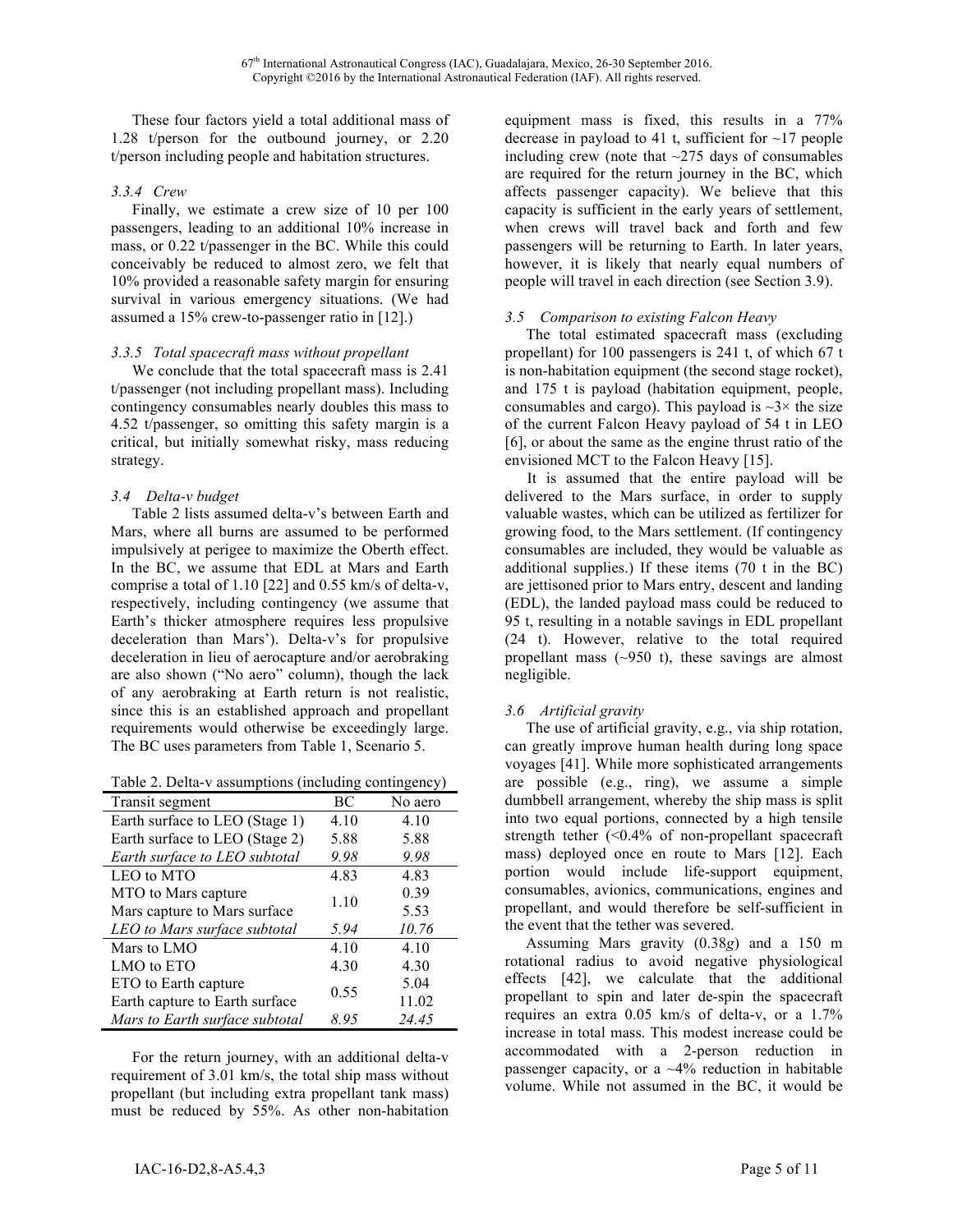worthwhile for the SpaceX system design to include the ability to provide artificial gravity.

Given that many spacecraft would be heading to Mars simultaneously once settlement is underway, it may be possible to combine multiple spacecraft to form a ring, held together by tethers and connected via airlocks to provide a larger, more spacious spacecraft of many hundreds or even thousands of passengers. Each spacecraft would be self-contained, however, and would individually land on Mars.

# *3.7 Settlement cargo*

To provide necessary equipment for a growing human settlement, we assume 10 cargo trips for every human trip [9], which could be accomplished either by sending less people per trip, or building dedicated cargo transport ships. In the BC, we assume identical ships and trajectories are used for cargo, resulting in a landed cargo mass of 16 t per passenger transported to Mars. We assume that the return capacity, which would probably be used for scientific samples initially, is repurposed for passenger transport over time.

# *3.8 Propellant spacecraft*

We assume that robotic spacecraft (e.g., without need for life-support equipment) will transport propellant from Earth surface to LEO for refuelling by waiting spacecraft. Assuming  $\sim$ 18 propellant delivery trips per outbound human transport trip, the spacecraft mass is 70 t and propellant payload is 53 t, about the same as the Falcon Heavy. (Alternatively, ~6 human transport-sized spacecraft could be used). Each trip requires  $\sim$ 3,400 t of propellant to transport it into LEO; a small amount is held in reserve for the return to Earth's surface.

# *3.9 Scale-up assumptions*

To model the build-up to a million-person Mars settlement, we had to make assumptions about how the number of people and thus spacecraft fleet would grow over time. Assuming settlement begins in the early 2040s (Musk has announced a planned human flight in 2024 [43], but we choose 2042 as our base year for settlement) with an initial fleet of three 100 person spacecraft, and transport capacity doubling every 6 years, we estimate it will take until 2100 for the Mars settlement population to reach 1 million people. However, this assumption neglects the important effects of birth and death rates on Mars, people returning to Earth (attrition), constraints on maximum fleet size, and (for estimating total mass and energy) the finite lifetime of spacecraft.

The reason to limit the maximum fleet size is to maintain a sustainable level of infrastructure; without this constraint, the spacecraft fleet continues to grow exponentially and is many times the capacity needed to maintain a 1 million-person population in 2100. With limited capacity, infrastructure is maximally utilized, and can support growth grow beyond 1 million people with modest increases in fleet size.

A more realistic scenario, based on assumptions developed in [12], is shown in Table 3. This scenario reaches a million-person settlement population in 2131 rather than 2100; the delay is due to a combination of attrition (people returning to Earth) and the capacity limitation. Sensitivities around these parameter values were explored in [12].

| Parameter                                                   | Value            | Units                          |
|-------------------------------------------------------------|------------------|--------------------------------|
| Initial transport capacity                                  | 300              | Passen-<br>gers                |
| Transport capacity doubling<br>rate                         | 6                | Years                          |
| Settlement net growth rate<br>(birth rate minus death rate) | 1.3              | $\frac{9}{9}$ /yr <sup>a</sup> |
| Attrition rate                                              | 2.5              | $\frac{9}{9}$ /yr <sup>a</sup> |
| Maximum human fleet size <sup>b</sup>                       | 534              | Ships                          |
| Maximum total fleet size                                    | 5,871            | Ships                          |
| Maximum human transport                                     | $25,000^{\circ}$ | Passen-                        |
| capacity                                                    |                  | gers/yr                        |
| Spacecraft lifetime                                         | 40               | Years                          |

<sup>a</sup>Percentage of settlement population. <sup>b</sup>Assumed ship size is 100 passengers outbound to Mars (159 t mass equivalent in cargo). <sup>c</sup>The capacity per synodic period is 53,400 passengers.

# *3.10 Other parameters*

A list of other parameter assumptions can be found in [12].

# **4 Results and Discussion**

# *4.1 Base Case (BC) results*

Table 4 shows results for the BC. We find that  $\sim$ 5,900 spacecraft have a cumulative mass of 3.10 Mt and will consume  $\sim$ 1,060 Mt of propellant in transporting 22 Mt of cargo and growing the settlement population to 1 million people over ~90 years. In addition, 17.5 Mt of propellant spacecraft mass and ~4,500 Mt of propellant is needed to supply  $\sim$ 140 Mt of propellant to LEO. A similar amount of propellant mass is produced on the Mars surface to return spacecraft to Earth.

An enormous quantity  $(\sim 80\%)$  of propellant is required simply to move propellant into LEO for refuelling. Propellant from a source in a lower gravity well (lower delta-v), such as the Moon or asteroids, would represent a significant savings, regardless of other energy- or mass-saving design opportunities that may exist.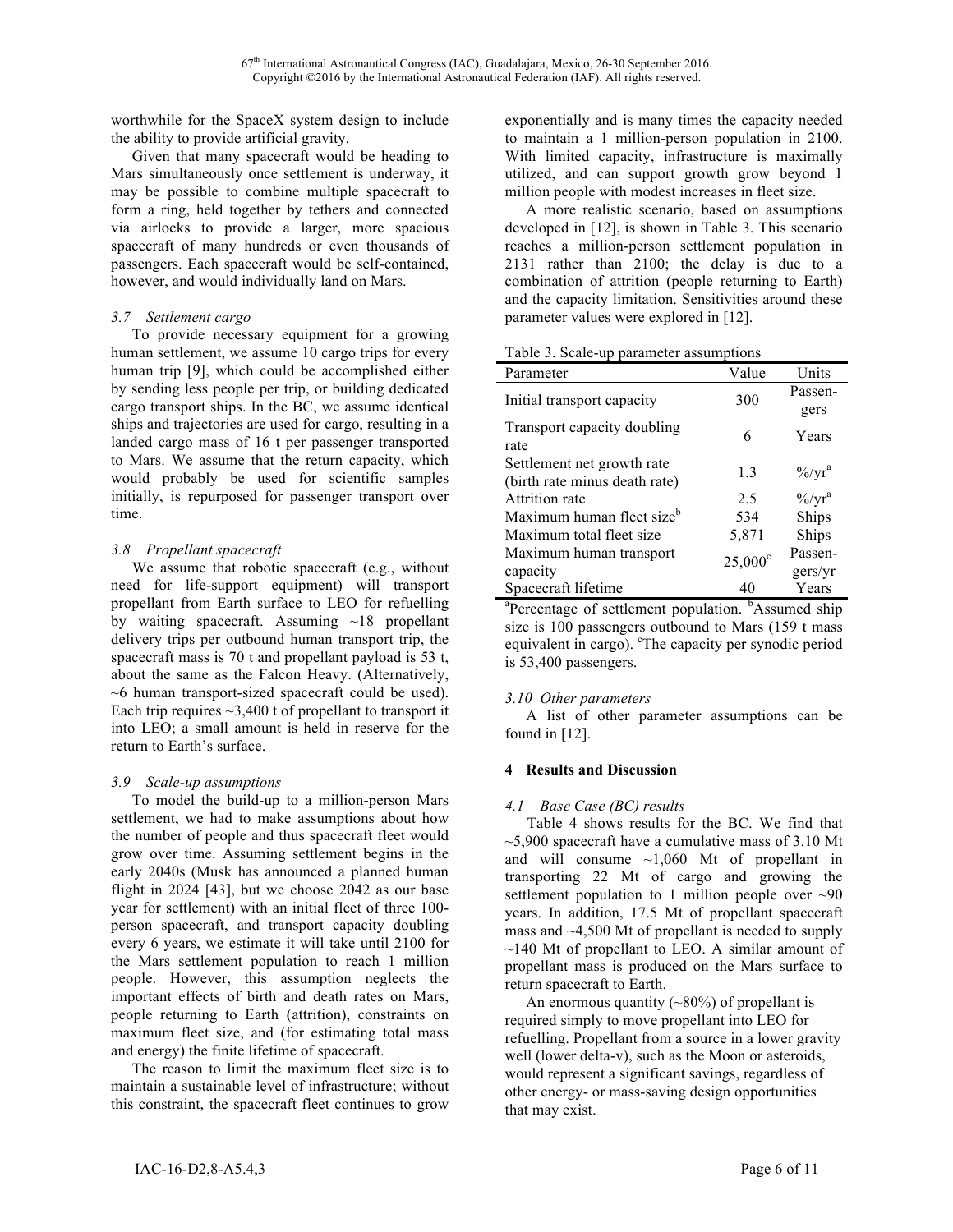The energy required to produce this propellant is 143 EJ, or 1.4 years of current U.S. primary energy consumption. Compared with propellant production, the energy required to produce spacecraft is relatively modest at 4.4 EJ, about 4% of current U.S. annual primary energy consumption. The mass of material required is equivalent to 12 years of current U.S. aluminium production (though not all spacecraft material is assumed to be aluminium).

|  |  |  |  |  | Table 4. Base Case result parameters |
|--|--|--|--|--|--------------------------------------|
|--|--|--|--|--|--------------------------------------|

| Parameter                                                    | Value | Units    |
|--------------------------------------------------------------|-------|----------|
| Human/cargo<br>transport                                     |       |          |
| spacecraft                                                   |       |          |
| Empty ship mass                                              | 150   | t        |
| Human, consumable and cargo                                  | 91    | t        |
| mass                                                         |       |          |
| Propellant mass                                              |       |          |
| Earth surface to LEO                                         | 5,153 | t        |
| LEO to Mars surface                                          | 946   | t        |
| Mars to Earth surface                                        | 1,079 | t        |
| Total round-trip                                             | 7,178 | t        |
| Year<br>maximum<br>capacity                                  | 2089  |          |
| reached                                                      |       |          |
| Number of ships at maximum                                   | 5,871 |          |
| capacity                                                     |       |          |
| population<br>Year<br>settlement                             | 2131  |          |
| reaches 1 million                                            |       |          |
| Cumulative<br>ship<br>1<br>mass<br>at                        | 3.096 | Mt       |
| million people                                               |       |          |
| Cumulative propellant mass at                                | 1,057 | Mt       |
| 1M people                                                    |       |          |
| Cumulative<br>settlement<br>cargo                            | 21.57 | Mt       |
| transported at 1 million people                              |       |          |
| Cumulative number<br>of trips                                | 149   | thousand |
| (including cargo trips)                                      |       |          |
| Propellant transport spacecraft<br>Number of trips per human | 18    |          |
| spacecraft                                                   |       |          |
| Ship mass                                                    | 70    | t        |
| Payload mass                                                 | 53    | t        |
| Propellant mass                                              | 3,384 | t        |
| Cumulative<br>ship<br>1                                      | 17.53 | Mt       |
| mass<br>at<br>million people                                 |       |          |
| Cumulative propellant mass at                                | 4,539 | Mt       |
| 1M people                                                    |       |          |
| Cumulative propellant mass                                   |       |          |
| Produced on Earth                                            |       |          |
| For Earth surface to LEO                                     | 5,307 | Mt       |
| For LEO to Mars surface                                      | 141   | Mt       |
| Produced on Mars                                             | 148   | Mt       |
| Total                                                        | 5,596 | Mt       |
| Cumulative energy requirements                               |       |          |
| Spacecraft production                                        | 4.38  | EJ       |
| Propellant production                                        | 143   | EJ       |
| Total per passenger                                          | 109   | TJ       |
|                                                              |       |          |

Perhaps most surprising is the enormous per capita energy requirement (109 TJ) to move a person to Mars. As the average U.S. person annually consumes  $\sim$ 320 GJ of primary energy and of that, 44 GJ of electrical energy [44], Mars transport requires  $\sim$ 340 times more primary energy (and  $\sim$ 2,500 times more electrical energy) than the U.S. average. Thus, each person emigrating to Mars incurs an enormous "energy debt" requiring many centuries to fully "pay back."

Because >97% of propellant is combusted in Earth's atmosphere or in LEO (where it likely returns to the atmosphere),  $CO<sub>2</sub>$  emissions are also important to consider. We estimate  $~460$  t/passenger ( $~27\times$  the annual U.S. average) and  $\sim$ 3,700 Mt cumulatively ( $\sim$ 8 months of total U.S. emissions) of  $CO<sub>2</sub>$  [44].

### *4.2 Larger spacecraft volume and/or inclusion of contingency consumables*

Increasing the amount of habitable volume from 5  $m<sup>3</sup>$  to a more comfortable 20  $m<sup>3</sup>$  increases habitationrelated mass 2.4×. Total spacecraft mass is likewise increased, to 5.88 t/passenger.

As mentioned earlier, including a contingency supply of consumables nearly doubles total spacecraft mass to 4.52 t/passenger.

Combining both variants increases total mass  $3.3\times$ to 7.99 t/passenger. These changes result in linear increases in propellant, energy and other metrics.

However, if cumulative settlement cargo mass were fixed (e.g., at 22 Mt in BC), it would result in significant reductions in needed cargo spacecraft and overall increases in propellant would be less. For instance, in the combined scenario above, the number of cargo spacecraft per human transport spacecraft can be reduced from 10 to  $\sim$ 3, and cumulative propellant requirements are nearly the same as the BC.

# 4.3 *Use of*  $H_2/O_2$  *in lieu of CH<sub>4</sub>/O<sub>2</sub>*

We find that for  $H_2/O_2$ , assuming a vacuum  $I_{sp}$  of 456 s [45] and propellant storage mass ratio of 6.2% [40], human transport spacecraft propellant demand would be reduced 34% to ~4,700 t per round-trip, and total propellant mass for 1 million people would be reduced 29% to ~4,000 Mt. However, because of the greater specific energy required to make  $H_2/O_2$ , there is a smaller net savings in propellant energy (3.3%) and total energy  $(2.1\%)$  over  $CH<sub>4</sub>/O<sub>2</sub>$ . Note that our estimates include the required energy to cool propellants to just above their freezing points, but do not take into account the possible additional energy (and mass) that may be required to maintain these temperatures, which could reduce overall savings, though our propellant storage mass ratio estimate is an average value for large  $(>1 \text{ kt})$  propellant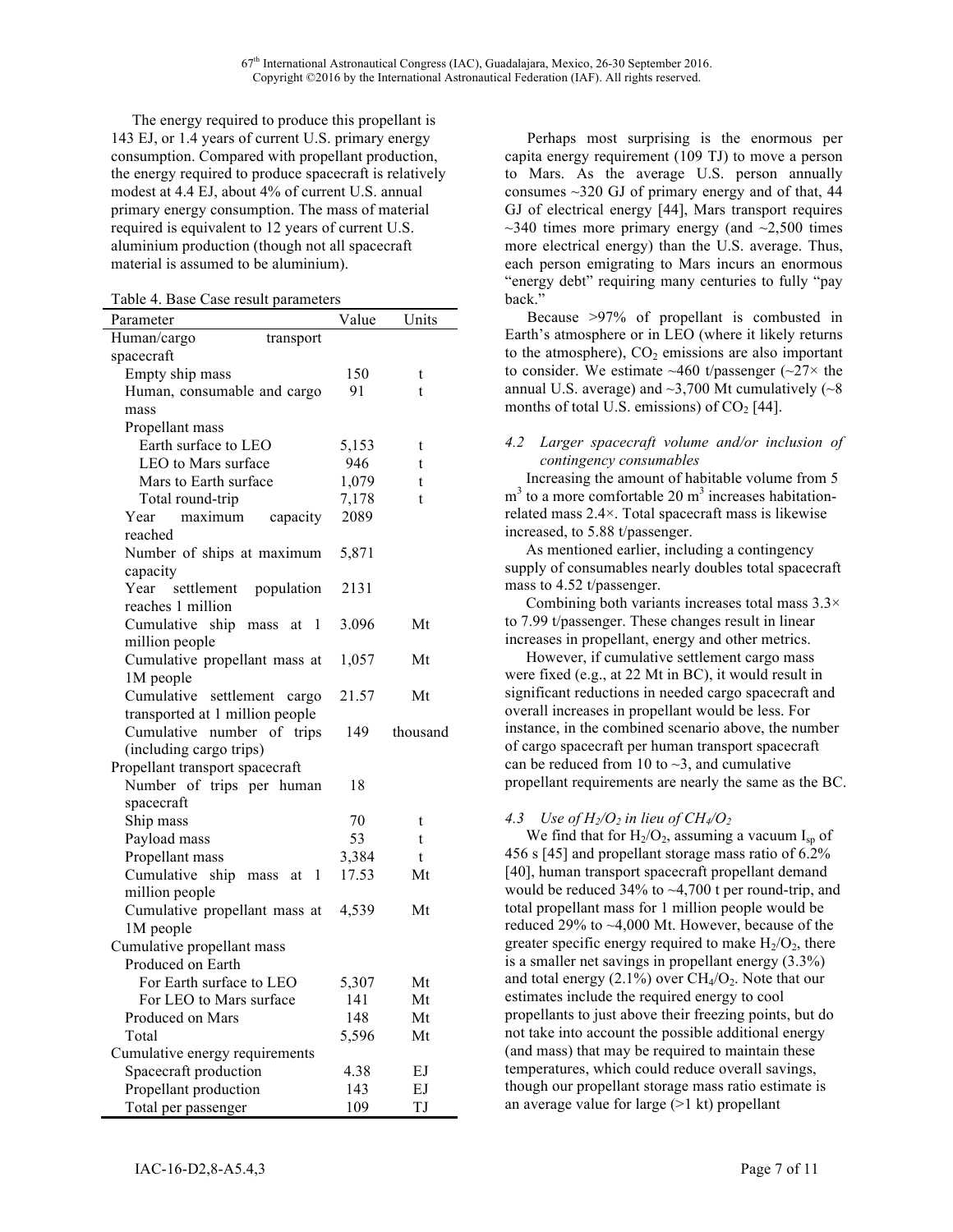spacecraft and significantly larger than the Space Shuttle external tank (3.7%) [40], so might allow for additional cryogenic equipment mass.

Elon Musk has stated that the performances of  $H<sub>2</sub>/O<sub>2</sub>$  and CH<sub>4</sub>/O<sub>2</sub> are roughly similar (owing to the trade-off between I<sub>sp</sub> and propellant storage mass ratio), but the higher freezing point and easier handling of  $CH_4$  makes it preferable overall to  $H_2$ [15]. Given the small energy advantage we find, these conclusions appear defensible. However, depending on where propellant is manufactured, there could be advantages to  $H_2/O_2$ ; see section 4.4.

### *4.4 Making propellant on the Moon*

Making propellant on the Moon and shipping it to LEO, rather than making and launching it from Earth, carries the potential for large savings in propellant due to the Moon's significantly lower gravity. (The Moon does not even represent the lowest energy source of propellant, as many C-type asteroids potentially rich in volatiles are accessible from LEO at lower delta-v's than the Moon [46].)

For the Moon, we estimate a round-trip savings of 4.8 km/s (including contingency), resulting in a 96% reduction in propellant transport mass to 152 t per refuelling, and a 77% reduction in total propellant mass to  $\sim$ 1,300 Mt needed to reach a million-person settlement population, with proportional reductions in propellant energy.

Combining this change with the use of  $H_2/O_2$  in lieu of  $CH<sub>4</sub>/O<sub>2</sub>$  would result in an 8% further reduction in total propellant mass to ~830 Mt.

To make  $CH_4/O_2$  on the Moon requires sources of hydrogen, oxygen and carbon. While there is likely abundant water in permanently shadowed lunar craters [47], evidence for carbon (as either CO or  $CO<sub>2</sub>$ ) is less compelling, and lunar rocks do not contain appreciable quantities of carbonate minerals [48]. Therefore, if there were insufficient carbon on the Moon, it would need to be supplied from asteroids or transported from Earth (probably as CO, since the optimal oxygen/fuel ratio for  $CH_4/O_2$  is three [45], requiring one CO for every two  $H_2O$  molecules). We estimate in this case a need for 151 Mt of CO, which is about the same as the mass of  $CH<sub>4</sub>/O<sub>2</sub>$  propellant transported from the Moon to LEO, which would increase total transport mass and energy, and could confer an advantage to using  $H_2/O_2$  propellant.

However, the amount of lunar water required to supply propellant (either as  $CH_4/O_2$  or  $H_2/O_2$ ) is ~190 Mt, or  $\sim$ 12% of the total estimated resource at the lunar poles  $(\sim 1,600 \text{ Mt})$  [49], and thus may represent a significant depletion of this limited resource. If spacecraft mass is increased (e.g., by increasing habitable volume as discussed in section 4.2), the depletion approach  $\sim$ 30%.

It is practical to use Earth-supplied propellant for initial human transport missions to Mars, but it will be advantageous to shift to lower-gravity sources eventually. The Moon represents one such option, but with significant infrastructure requirements prior to utilization, and possible long-term resource constraints. Near-Earth asteroids represent another significant (and perhaps more mass efficient) set of propellant sources, with similar infrastructure requirements as the Moon, and no foreseeable resource constraints, but significant limitations in terms of timing (launch opportunities may only occur every few years). Sources such as these will be required, however, to meet long-term viability and cost reduction goals.

# *4.5 Total mass of shipped cargo*

The total mass of shipped cargo over the course of a million-person settlement build-up is not well constrained, other than Musk's statements that there will be 10 cargo trips per human trip initially, and a total of 100,000 trips over the course of establishing a Mars settlement [9] (we estimate  $\sim$ 136,000 cargo trips in our BC). If the total cargo mass in our BC (22 Mt) is modified, it has an almost linear effect on the total spacecraft mass, propellant mass and energy required; halving it to 11 Mt, for instance, reduces cumulative propellant mass to  $\sim$ 3,100 Mt and total energy per passenger to 59 TJ, a 45% reduction. Thus the total mass of necessary cargo to establish a self-sufficient settlement forms a critical input assumption.

# *4.6 No aerocapture/aerobraking at Mars*

If Mars EDL is accomplished propulsively, e.g., without aerocapture or aerobraking to reduce the total required propellant, an additional delta-v of 5.4 km/s is needed (nearly double the BC value), which would completely change the design requirements of the SpaceX system. One possible remedy would be to refuel again in Mars orbit, after using a minimal amount of propellant  $(\leq 1.1 \text{ km/s})$  to capture into a high elliptical Mars orbit. However, this would greatly increase energy and mass requirements by requiring additional propellant and propellant resupply spacecraft. While trickier to implement than at Earth, Mars aerocapture and aerobraking should be an effective means of propellant savings.

# *4.7 Induced torpor to reduce spacecraft mass*

Suspended animation or "induced torpor," currently used as a therapeutic medical treatment for traumatic injuries, could also provide major mass savings for space travel [26]. By lowering the body temperature of passengers 2.8 to 5.6°C, inducing a reversible, coma-like state, the habitable volume, consumables and crew size could all be significantly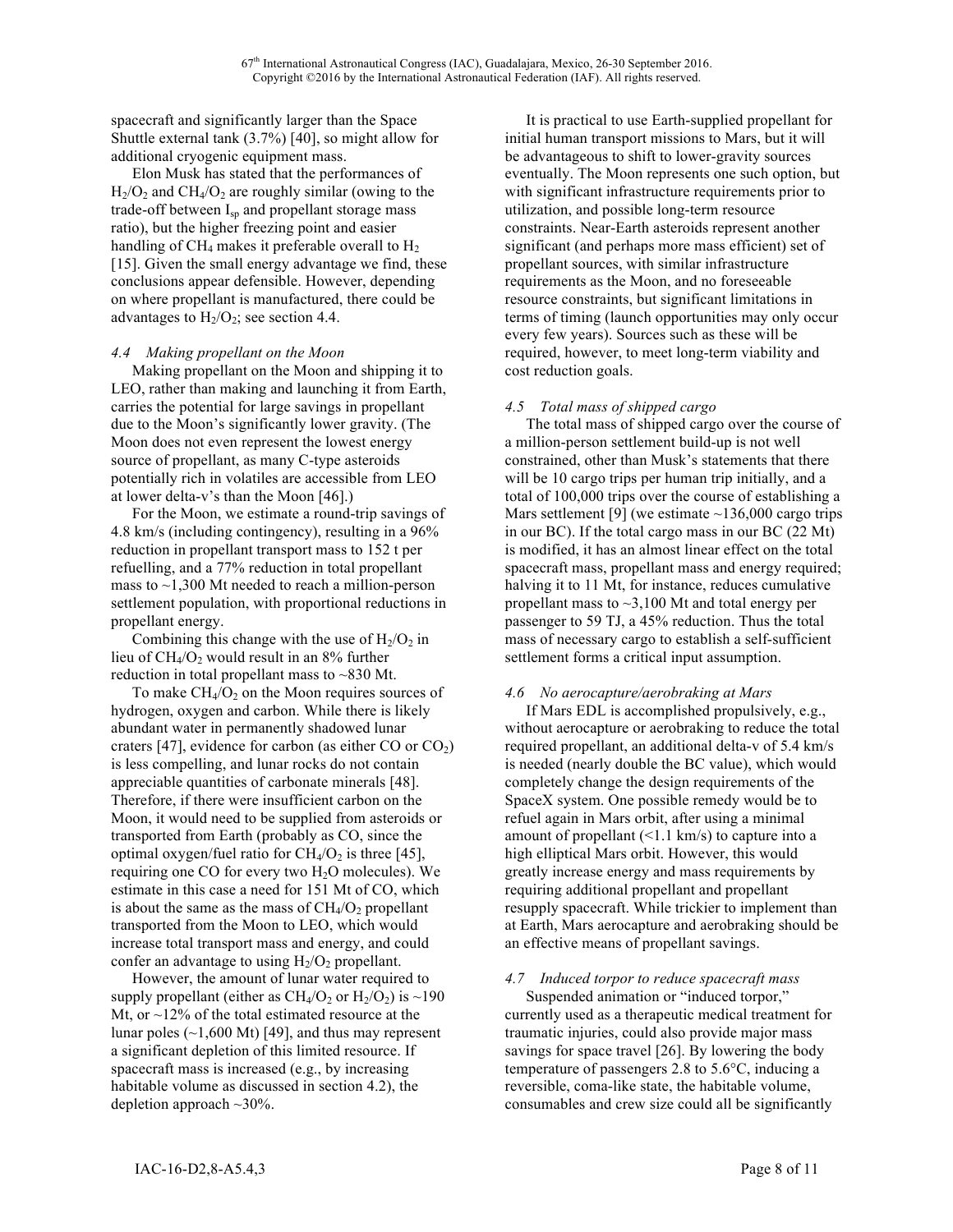reduced. We assume reductions of 50% in habitable volume and 88% in consumables, based on [26], and a crew size reduction to 5 per 100 passengers [12].

We find a reduction in total spacecraft mass (not including propellant) from 2.41 to 0.94 t/passenger. Round-trip human spacecraft propellant mass is reduced to  $\sim$ 2,800 t, a 61% reduction from the BC. Cumulative total propellant is likewise reduced to  $\sim$ 2,200 Mt, and cumulative energy per passenger is reduced to 43 TJ.

With passengers mostly unconscious, the necessity to minimize transit times is removed, and additional propellant mass savings may be possible by extending outbound transit times, reducing delta-v (e.g., Scenario 2 in Table 1).

### *4.8 Space elevators*

The development of space elevators on the Moon, Mars or Earth would have profound impacts on total mass and energy of the SpaceX system. According to Pearson [50], a lunar space elevator is feasible with current materials, and we estimate it would result in further savings of ~80% in propellant mass and energy [12], though given the 77% savings already conferred in moving from Earth- to Moon-based refuelling (see section 4.4), this may be less important. Similarly, a Mars space elevator could provide a similar level of energy savings over Mars-derived propellants. The most challenging location to build a space elevator is on Earth, and absent a breakthrough in materials properties, is unlikely to be realized in the near future.

#### **5 Conclusions**

We have estimated the mass and energy requirements of an Earth-Mars human transport system that resembles SpaceX's Mars Colonial Transporter (MCT) concept as closely as possible, based on publicly available information. In addition to estimating parameters for an individual spacecraft capable of transporting 100 passengers (or 16 t of cargo) between Earth and Mars, we have developed a scale-up scenario to estimate the cumulative mass and energy requirements to grow a Mars settlement to 1 million people.

For our Base Case (BC), which assumes a  $\sim$ 3.5 month transit between Earth and Mars,  $5 \text{ m}^3/\text{person}$ habitable volume, and transport capacity for 100 passengers plus 10 crew, the spacecraft dry mass is 241 t plus 946 t of  $CH<sub>4</sub>/O<sub>2</sub>$  propellant, and delivers a 175 t payload to the Mars surface, including 95 t of passenger payload, 10 t of crew payload, and 70 t of waste consumables. The first-stage rocket (consuming ~4,200 t of propellant) is assumed to return to Earth's surface, while the second stage rocket (initially consuming ~900 t of propellant on its way to orbit) is refuelled in LEO before leaving for Mars. The payload mass is  $\sim$ 3 $\times$  that of a Falcon Heavy payload.

To grow the settlement to 1 million people requires  $\sim$ 90 years and a total of 5,871 spacecraft (each with an assumed 40-year life). More than 90% are used for transporting cargo from Earth to Mars (22 Mt in total). Total propellant mass (including propellant needed to transport refuelling propellant from Earth to LEO) is 5,596 Mt. Spacecraft mass is comparatively small at 20.6 Mt. Total energy requirements are 148 EJ, dominated by propellant production (97%). This is equal to  $\sim$ 1.5 years of U.S. primary energy consumption; however, the energy consumption per passenger is far greater at 109 TJ  $(\sim]340$  years' worth).

We find that increasing the habitable volume from a cramped 5  $m<sup>3</sup>$  to a more spacious 20  $m<sup>3</sup>$  inflates total spacecraft mass, propellant and energy demands 2.4×. On the other hand, switching from Earth- to Moon-based propellant refuelling in LEO could reduce total propellant and energy demand by 77%, more than offsetting this. However, a source of carbon is needed to make  $CH<sub>4</sub>/O<sub>2</sub>$  on the Moon. Alternatively, switching to  $H_2/O_2$  would obviate this problem, and could confer a small energy-saving benefit, albeit with the greater handling challenges of H2. Depletion of limited water supplies on the Moon poses another long-term concern, however, and asteroid sources of water and carbon may be a more sustainable solution.

Other ways of saving mass and energy include reducing the total mass of shipped cargo, inducing torpor in passengers to save on spacecraft mass and consumables, and the eventual construction of space elevators, particularly on the Moon where it is technically feasible today.

# **Acknowledgements**

I am grateful to J. Aspiotis (SpaceVault, Finsophy) for encouraging me to submit an abstract to this conference, B. Pittman (NASA Ames) for providing professional connections, J. Strickland for pointing out the importance of the Oberth effect and aerocapture/aerobraking maneuvers, R. Lepsch (NASA Langley) for sharing public SpaceX information, M. Lundstedt (Precisit) for key insights on the SpaceX system, and my family (Noreen and Kate) for support, encouragement and patience.

# **References**

[1] Wall, M. A Manned Mission to Mars Is Closer to Reality Than Ever: NASA Chief, Space.com, 18 September 2015. http://www.space.com/30580-nasamanned-mars-mission-reality.html (accessed 28.08.16).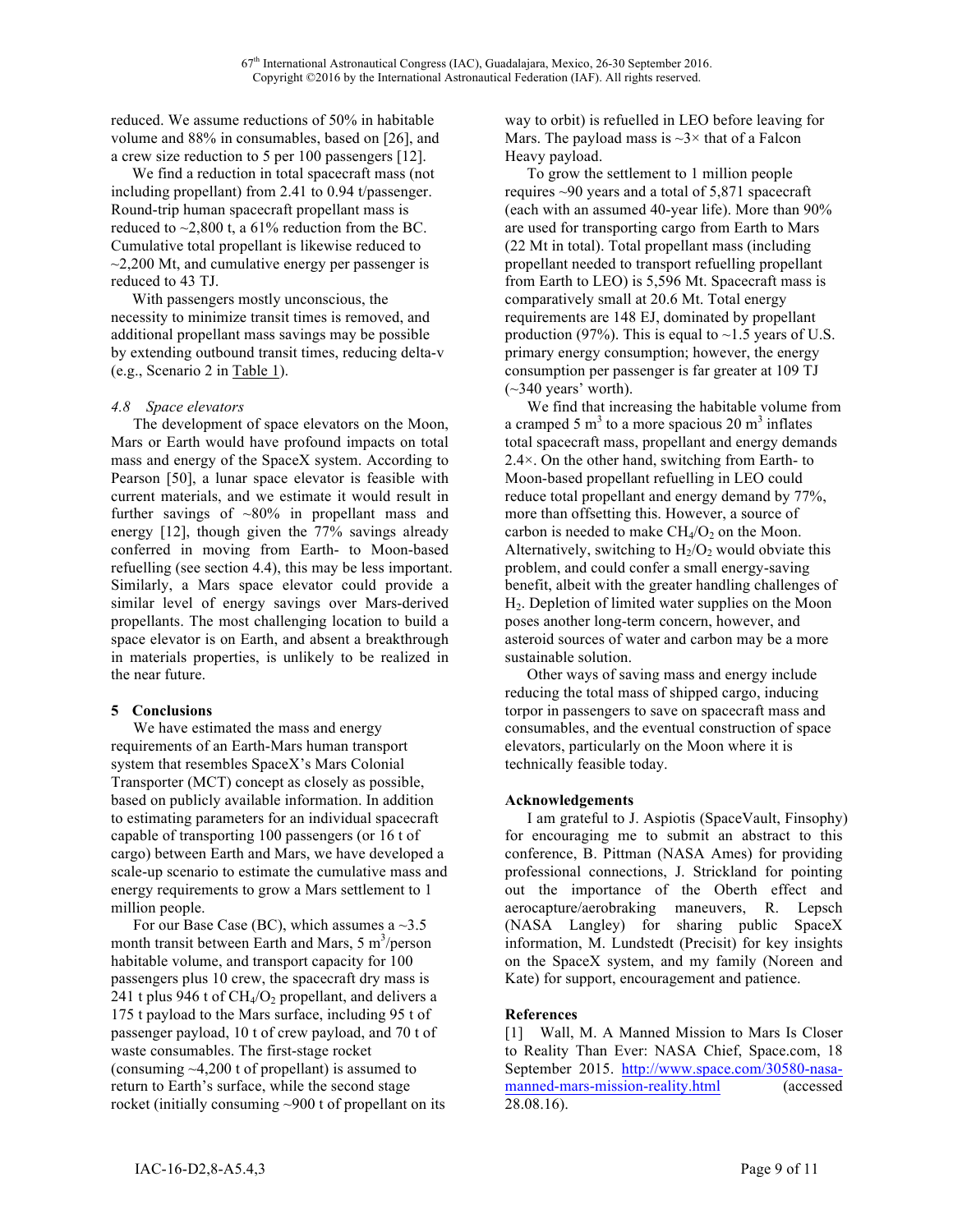[2] Destination Mars: five short films that explore Mars One's human mission to Mars, Mars One, 1 October 2015. http://www.mars-one.com/news/pressreleases/destination-mars-five-short-films-

surrounding-mars-ones-human-mission-to-ma.

[3] Moskowitz, C., Wanted: Married Couple for Private Mars Voyage in 2018, *Space.com*, 27 February 2013. http://www.space.com/19981-privatemars-mission-married-2018.html.

[4] Advancing the Goal #HumanstoMars! Explore Mars, 2016. http://www.exploremars.org/ (accessed 20.08.16).

[5] The Mars Foundation is inspiring the next generation of explorer through research and STEM innovation, Mars Foundation, 2016. http://www.marsfoundation.org/ (accessed 20.08.16).

[6] SpaceX, 2016. http://www.spacex.com (accessed 20.08.16).

[7] Zubrin, R., R. Wagner, *The Case for Mars: The Plan to Settle the Red Planet and Why We Must*, New York: Free Press (2011), ISBN 978-1-4516-0811-3.

[8] Aldrin, B., The Call of Mars, Op-ed, *New York Times,* 13 June 2013. http://www.nytimes.com/2013/06/14/opinion/global/b

uzz-aldrin-the-call-of-mars.html (accessed 20.08.16). [9] Andersen, R., Exodus, *Aeon*, 30 September

2014. https://aeon.co/essays/elon-musk-puts-his-casefor-a-multi-planet-civilisation (accessed 20.08.16).

[10] Mars City Design: The innovation platform for creating future cities on Mars. http://www.marscitydesign.com/ (accessed 20.08.16). [11] Invest. Inspire. Go to Space, SpaceVault, 2016. http://www.spacevault.world/ (accessed 05.09.16).

[12] J. Greenblatt, *Energy and Resource Impacts of an Earth-Mars Human Transport System*, Emerging Futures, LLC, 20 January 2016,

http://tinyurl.com/MarsTransportPaper/ (accessed 20.01.16).

[13] One-on-one with Elon Musk, Interview with Jaime Peraire, Department Head, Aeronautics and Astronautics, Massachusetts Institute of Technology, 24 October 2014.

https://www.youtube.com/watch?v=PULkWGHeIQQ (accessed 20.08.16).

[14] ISSRDC 2015 - A Conversation with Elon Musk, *2015 ISS R&D Conference,* Center for the Advancement of Science In Space, 7 July 2015. https://www.youtube.com/watch?v=ZmEg95wPiVU (accessed 20.08.16). Transcript available at http://shitelonsays.com/transcript/iss-rd-conference-

2015-07-08.

[15] Musk, E., SpaceX and the future of space exploration, Lecture at the Royal Aeronautical Society, 16 November 2012.

https://www.youtube.com/watch?v=wB3R5Xk2gTY (accessed 20.08.16).

[16] Butler, A., A. Svitak, Aerojet Rocketdyne, SpaceX Square Off For New Engine Work: New rocket engine program will likely pit kerosene against methane, *Aviation Week & Space Technology,* 12 June 2014. http://aviationweek.com/awinonly/aerojet-rocketdyne-spacex-square-new-engine-

work (accessed 20.08.16).

[17] Musk, E., I am Elon Musk, CEO/CTO of a rocket company, AMA!, *Reddit,* 6 January 2015. https://www.reddit.com/r/IAmA/comments/2rgsan/i\_ am\_elon\_musk\_ceocto\_of\_a\_rocket\_company\_ama/ (accessed 20.08.16).

[18] Urban, T., Elon Musk: The World's Raddest Man, *Wait But Why*, 7 May 2015.

http://waitbutwhy.com/2015/05/elon-musk-theworlds-raddest-man.html (accessed 20.08.16).

[19] Junod, T., Elon Musk: Triumph of His Will, *Esquire.* 14 November 2012. http://www.esquire.com/news-politics/a16681/elon-

musk-interview-1212/ (accessed 20.08.16).

[20] Full Episode: Elon Musk on Mars, Philip Low on the Brain, Interview with Crystal Dilworth, *Raw Science*, 9 December 2013. https://www.youtube.com/watch?v=diFftgLbsDI

(accessed 20.08.16). Transcript available at http://shitelonsays.com/transcript/raw-science-elonmusk-on-mars-2013-12-09.

[21] Daum, M., Elon Musk Wants to Change How (and Where) Humans Live, *Vogue*, 21 September 2015. http://www.vogue.com/13349221/elon-muskprofile-entrepreneur-spacex-tesla-motors/ (accessed 20.08.16).

[22] M. Lundstedt (Precisit), pers. commun., 2016.

[23] Spaceflight Now. SpaceX Falcon 9 rocket facts, 2014.

http://www.spaceflightnow.com/falcon9/004/falcon9. html (accessed 20.01.16).

[24] Space Launch Report, Space Launch Report: SpaceX Falcon 9 v1.1 Data Sheet. Last updated 7 December 2015. http://www.spacelaunchreport.com/falcon9v1-1.html (accessed 20.01.16).

[25] Mueller, T., Is SpaceX's Merlin 1D's thrust-toweight ratio of 150+ believable? *Quora*, 8 June 2015. https://www.quora.com/Is-SpaceXs-Merlin-1Ds-

thrust-to-weight-ratio-of-150+-

believable/answer/Thomas-Mueller-11 (accessed 20.01.16).

[26] Bradford, J., M. Schaffer, D. Talk, *Torpor Inducing Transfer Habitat for Human Stasis To Mars,* NASA Innovative Advanced Concepts Phase I Final Report, SpaceWorks Enterprises, Inc., 11 May 2014. https://www.nasa.gov/sites/default/files/files/Bradfor d  $2013$  PhI Torpor.pdf (accessed 20.01.16).

[27] Gordon-Levitt, J., Joseph Gordon-Levitt at SpaceX, *HitRecord*, 27 January 2014 (published 10